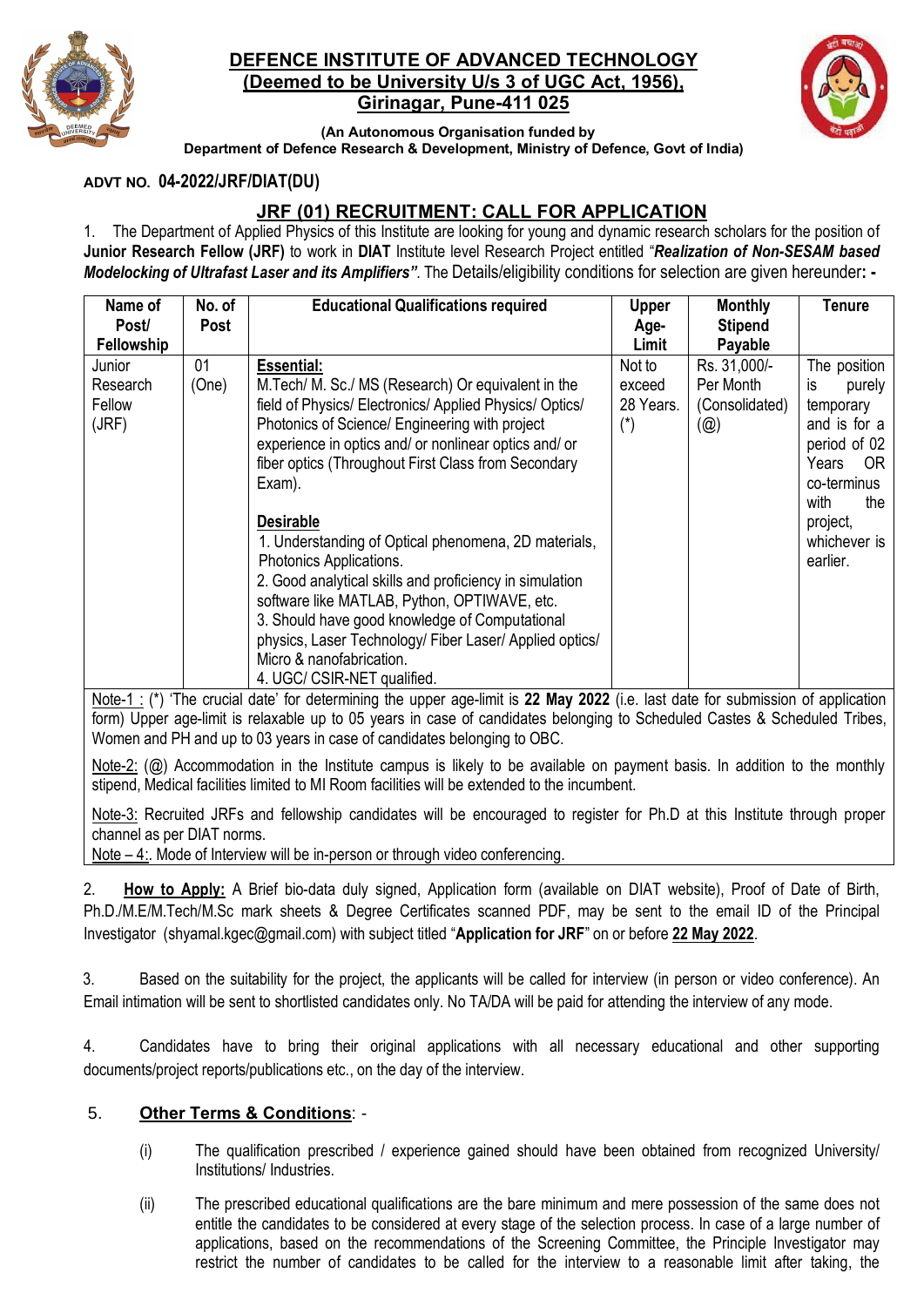qualifications and experience over and above the minimum prescribed in the advertisement, into consideration. Therefore, it is the interest of the candidates, to mention all the qualification and experience in the application form clearly with supporting documents.

(iii) Selected candidates will have to join duty immediately on receipt of the offer letter

6. It may please be noted that the offer of JRF does not confer any right for absorption in DIAT (DU), Pune. It may be terminated at any time on one month's notice.

7. For further details/clarification, please visit our website www.diat.ac.in or contact **Dr. Shyamal Mondal, Principal Investigator** of the project, Dept of Applied Physics on Telephone Nos. (**020) 24604500**, & **Mob.:- 6289100852**.

**\*\*\*\*\*\*\***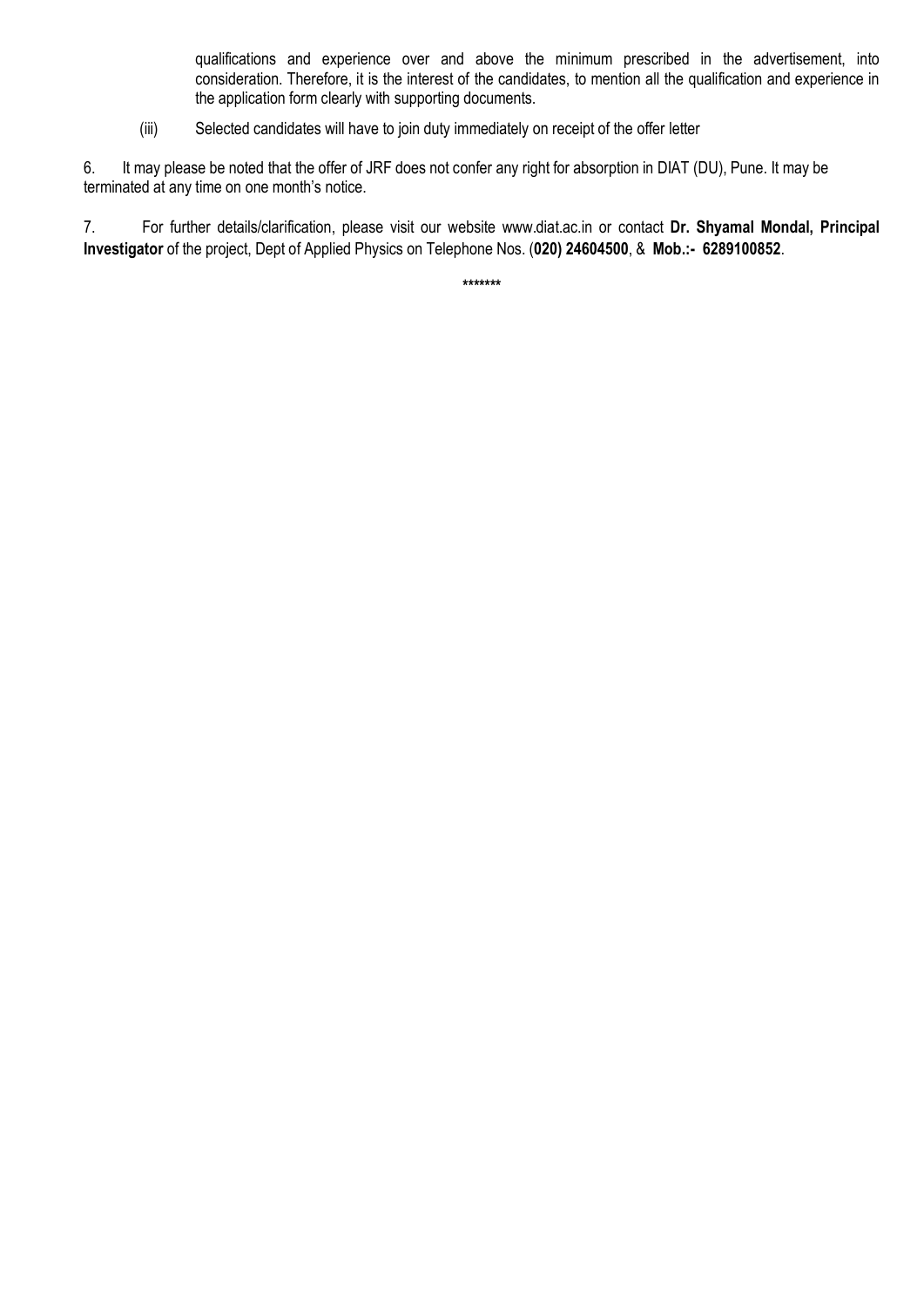

**DEFENCE INSTITUTE OF ADVANCED TECHNOLOGY** 

**(DEEMED TO BE UNIVERSITY U/S 3 OF UGC ACT, 1956)**

(Defence Research & Development Organisation, Ministry Of Defence, Govt. Of India) Girinagar, Pune-411025

#### **APPLICATION FOR ENGAGEMENT AS JUNIOR RESEARCH FELLOW (JRF) UNDER DIAT INSTITUTE LEVEL PROJECT**

| <b>Discipline applied for- Dept of Applied Physics Post: JRF</b><br>1.<br>(as in qualifying degree certificate) |                  |                                                                                             |             |              |       |                                         |  |  |  |
|-----------------------------------------------------------------------------------------------------------------|------------------|---------------------------------------------------------------------------------------------|-------------|--------------|-------|-----------------------------------------|--|--|--|
|                                                                                                                 |                  |                                                                                             |             |              |       |                                         |  |  |  |
|                                                                                                                 |                  |                                                                                             |             |              |       |                                         |  |  |  |
|                                                                                                                 |                  |                                                                                             |             |              |       | 7. Sex (M/F/TG) $\vert$                 |  |  |  |
| 8. Date of Birth<br>(as in School leaving certificate)                                                          | STD Code         | 10. What are you doing currently:                                                           |             |              |       | 9. Caste: _______<br>Gen/SC/ST/OBC(NCL) |  |  |  |
| 11.<br>Exam/Degree                                                                                              |                  | Details of academic record (Please attach separate sheets if necessary):<br>Branch/ Subject | University/ | Month & Year | $\%$  | $\overline{of}$ Relative rank           |  |  |  |
|                                                                                                                 |                  |                                                                                             | Institute   |              | Marks | in class*                               |  |  |  |
| $\mathsf{X}$                                                                                                    |                  |                                                                                             |             |              |       |                                         |  |  |  |
| $\overline{X}$                                                                                                  |                  |                                                                                             |             |              |       |                                         |  |  |  |
| <b>Bachelors</b>                                                                                                |                  |                                                                                             |             |              |       |                                         |  |  |  |
| Year 1                                                                                                          | SEM 1            |                                                                                             |             |              |       |                                         |  |  |  |
|                                                                                                                 | SEM <sub>2</sub> |                                                                                             |             |              |       |                                         |  |  |  |
| Year <sub>2</sub>                                                                                               | SEM <sub>3</sub> |                                                                                             |             |              |       |                                         |  |  |  |
|                                                                                                                 | SEM <sub>4</sub> |                                                                                             |             |              |       |                                         |  |  |  |
| Year <sub>3</sub>                                                                                               | SEM <sub>5</sub> |                                                                                             |             |              |       |                                         |  |  |  |
|                                                                                                                 | SEM <sub>6</sub> |                                                                                             |             |              |       |                                         |  |  |  |
| Year 4                                                                                                          | SEM <sub>7</sub> |                                                                                             |             |              |       |                                         |  |  |  |
|                                                                                                                 | SEM <sub>8</sub> |                                                                                             |             |              |       |                                         |  |  |  |
| Masters                                                                                                         |                  |                                                                                             |             |              |       |                                         |  |  |  |
| Year 1                                                                                                          | SEM <sub>1</sub> |                                                                                             |             |              |       |                                         |  |  |  |
|                                                                                                                 | SEM <sub>2</sub> |                                                                                             |             |              |       |                                         |  |  |  |
| Year <sub>2</sub>                                                                                               | SEM <sub>3</sub> |                                                                                             |             |              |       |                                         |  |  |  |
|                                                                                                                 | SEM <sub>4</sub> |                                                                                             |             |              |       |                                         |  |  |  |
| Ph.D.                                                                                                           |                  |                                                                                             |             |              |       |                                         |  |  |  |
| Any other<br>Qualifica-<br>tions                                                                                |                  |                                                                                             |             |              |       |                                         |  |  |  |

*\* Please clearly mention the relative rank in class/division/college/university (if any) . eg. 5th in 89 students, 1st in university,3rd in state as of the date of application. If you have not received result till date of application, please mention as result awaited.*